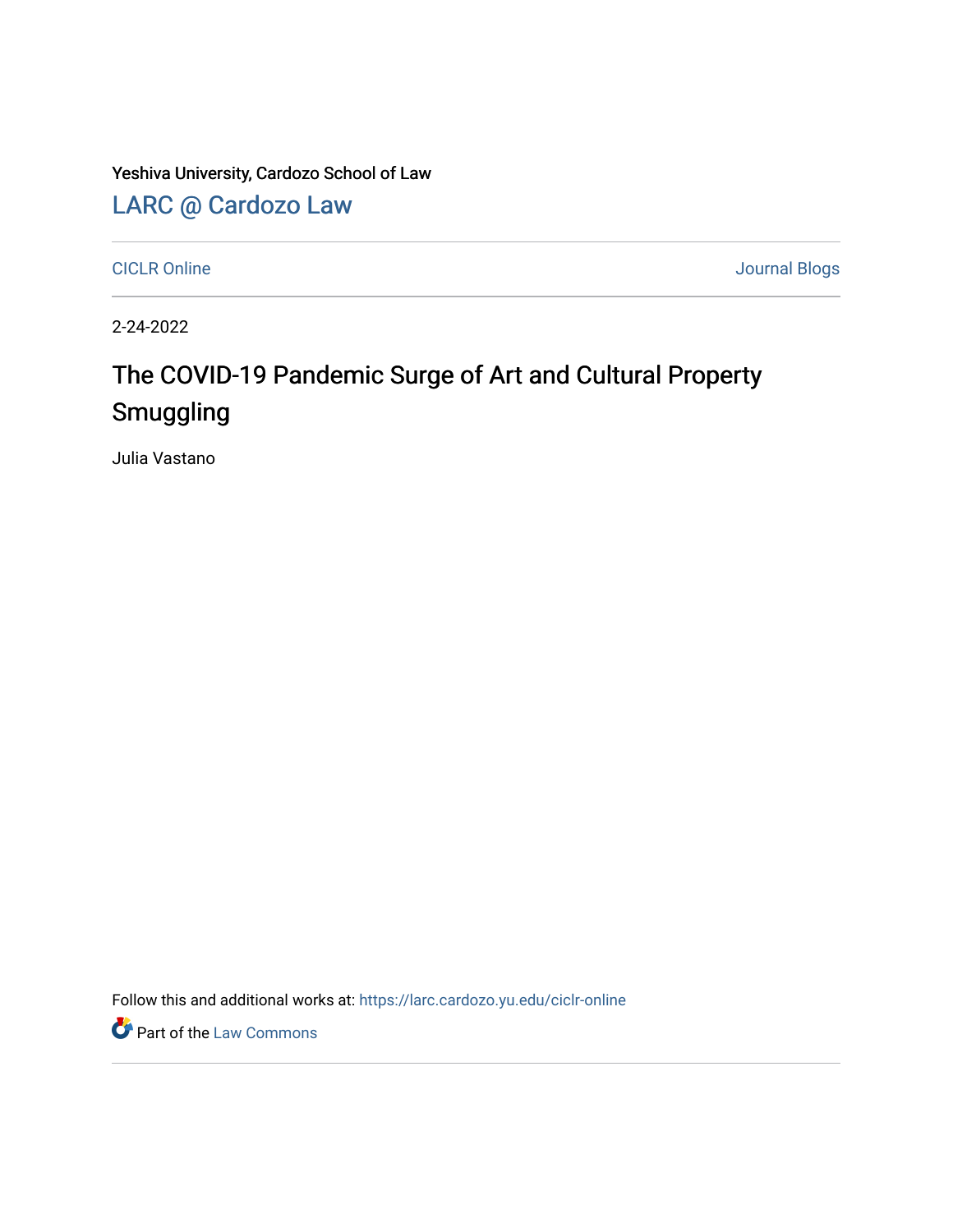# **The COVID-19 Pandemic Surge of Art and Cultural Property Smuggling**

*By: Julia Vastano*



The disruptive ramifications of the COVID-19 pandemic are ubiquitous. Therefore, a historiography of the period following March 2020 would not only be superfluous but unnecessarily depressing. It is needless to say that modern life was upended.

During the height of the pandemic, there was an increase in property theft.[1] Considerable changes to the rules and regulations of daily life led to increased opportunities for thieves.[2] Global economic distress and high unemployment rates motivated thievery.[3] This logic applies to car break-ins, commercial property thefts, and the theft and smuggling of artwork, and other valuable cultural property.[4]

By the end of the first year of the pandemic, 854,742 cultural property objects were seized by Interpol.[5] These objects included numismatic items,[6] paintings, sculptures, archeological items, and library materials.[7] In addition, the rate of illicit excavations sharply increased, specifically in Africa, the Americas, Asia, and the South Pacific.[8] The Director of INTERPOL's Works of Art unit concluded that this increase was because "[a]s countries implemented travel restrictions and other restrictive measures, criminals were forced to find other ways to steal, illegally excavate and smuggle cultural property." [9]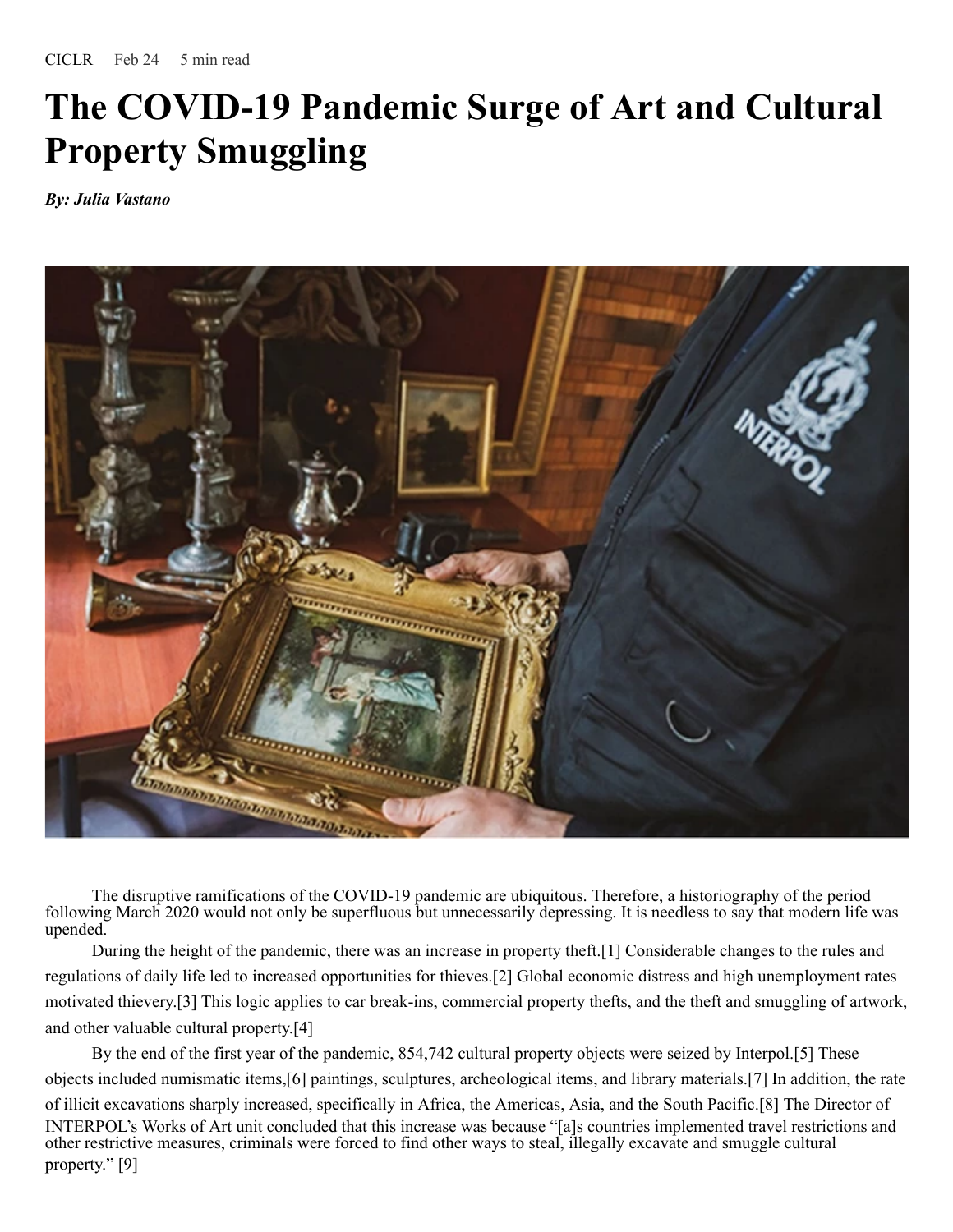Though not at the same increased rate,[10] thieves also targeted museums during the pandemic.[11] While museums worldwide shut their doors amidst lockdowns, more opportunities for high-stakes burglary presented themselves. The Singer Laren Museum in the Netherlands was famously a victim of such a crime. In the early morning hours of March 30, 2020, a glass door was shattered with a sledgehammer,[12] and a prized Vincent van Gogh painting, *The Parsonage Garden at*

### *Nuenen in Spring*, went missing. [13]

Smuggling and art theft are some of the most lucrative criminal enterprises,[14] which further motivated these cultural property crimes as people struggled to survive during the COVID-19 outbreak economically. The Antiquities Trafficking and Heritage Anthropology Research Project ("ATHAR Project")[15] found that in 2020 some half a million individuals were participating in black market antiquities sales through Facebook.[16] Due to an ATHAR Project initiative, Facebook and Instagram adopted a new policy, supporting UNESCO's recommendation, to prohibit the trade of cultural property on its platform.[17] However, other platforms, such as WhatsApp and eBay, are also being used to trade illicit property.[18]While the pandemic surged, so did art crimes.

The international community has traditionally relied on the 1970 UNESCO Convention on the Means of Prohibiting and Preventing the Illicit Import, Export and Transfer of Ownership of Cultural Property ("the Convention") to address art and cultural property theft. The Convention provides a framework for the measures to prohibit the import, export, and transfer of such property. These protective measures have historically been effective and have raised global awareness about the issue. Further, these policies and practices have been improved and adapted to address new challenges since their inception.[19] For instance, UNESCO has created an online database of national cultural heritage laws that serves government and research purposes.[20] The COVID-19 pandemic coincided with the 50th anniversary of the Convention, and in light of this, many called for renewed policies concerning cultural property theft.

In response, in June 2020, UNESCO hosted a virtual conference that examined the impact of the pandemic on trafficking and strengthened measures against it.[21] Experts, heritage institutions, and universities suggested technological and policy solutions. Suggested fixes included the use of new technology to monitor looted goods online, advocacy for more community vigilance, and stricter sanctions for sellers and buyers who do not appropriately research the provenance of cultural objects.[22] Since June 2020, the international community has since tightened its restrictions on the looting and sale of cultural property. For instance, for the first time, a court in the United States has issued a lifetime ban on purchasing antiquities for a known bad faith purchaser.[23]

At the same time as the June 2020 UNESCO conference, Interpol debuted stolen artworks and cultural property app ID-Art.[24] This app intends to help law enforcement and potential collectors identify stolen art. In its trial period, the app helped to identify stolen art in Spain and Italy.[25] A similar app is being developed at the Fraunhofer Institute for Computer Graphics Research in Darmstadt, Germany. The app, known as KIKU, uses machine learning to identify objects in photographs and ascertain whether or not they have been looted or illegally excavated.[26]

Renewing global attention to the protection of cultural property amidst the COVID-19 pandemic will hopefully depress the rising rates of illicit excavations, smuggling, and theft. While many hope for a halt of the trade and the restitution of art and other stolen cultural property, the outlook on such justice is bleak. Thus, it is necessary to better protect significant cultural artifacts with stricter international policy against the purchasers of such goods.

#### Julia Vastano is a Staff Editor for Cardozo International and Comparative Law Review. Prior to law school, Julia attended the University of Texas at Austin, where she double majored in History and Government, and minored in Art History. She also received departmental honors in History and was student of the Liberal Arts Honors program.

[1] David S. Abrams, *Crime in the Time of Covid*, EconoFact (Mar. 30, 2021), https://econofact.org/crime-in-the-time-ofcovid [https://perma.cc/TZ3J-DTWT].

[2] Kathryn Klokker, *Van Gough, Van Gough-ing, Van Gone: Dutch Art Theft and COVID-19*, 25 Art Antiquity & L. 349 (2020).

[3] Abrams, *supra* note 1.

[4] Klokker, *supra* note 2.

[5] Int'l Crim. Police Org., Assessing Crimes Against Cultural Property 2020: Survey of INTERPOL Member Countries (2020).

[6] 15 U.S.C. § 2106(3) (defines numismatic items as coins, money or commemorative medals).

[7] *Cultural Property Crime Thrives Throughout the Pandemic Says New INTERPOL Survey*, Int'l Crim. Police Org (Oct. 18, 2021), https://www.interpol.int/en/News-and-Events/News/2021/Cultural-property-crime-thrives-throughout-pandemic-saysnew-INTERPOL-survey [https://perma.cc/C4E3-Z6ZM].